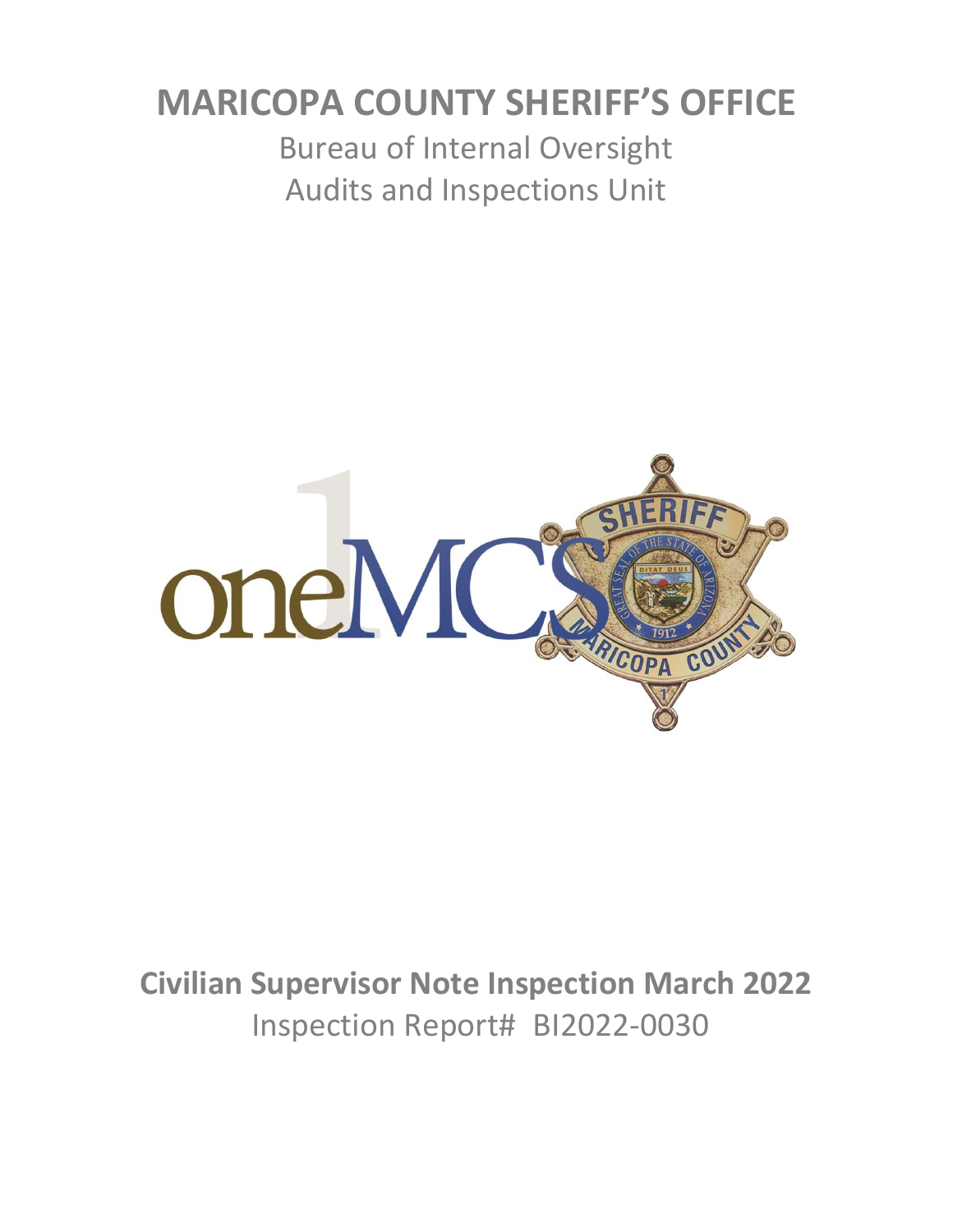The Audits and Inspections Unit (AIU) of the Bureau of Internal Oversight (BIO) will conduct Blue Team Supervisor Note entry inspections on a monthly basis. The purpose of this inspection is to ensure compliance with Office Policies and to promote proper supervision. To achieve this, inspectors will select for review the Supervisor Note entries for 35 randomly selected civilian employees for the month being inspected. To ensure consistent inspections, the Supervisor Note Inspection Matrix developed by the AIU will be utilized.

### **Compliance Objectives:**

Utilize the Supervisor Note Inspection Matrix, review each selected employee's EIS information to ensure they received the following during March 2022:

- Ensure the supervisor completed one Supervisor Note entry
- Ensure the supervisor completed one performance-based entry
- Ensure the supervisor conducted a review of the employee's EIS information

### **Criteria:**

MCSO Policy GB-2, *Command Responsibility*

#### **Conditions:**

A review of the IAPro records revealed that, of the 35 employees' records reviewed for Supervisor Note entries submitted during the month of March, 32 employees received entries that contained the required elements of this inspection and were in compliance with MCSO Policy GB-2, *Command Responsibility*.

MCSO achieved a compliance rate of **91.43%** in the Civilian Supervisor Note inspection for March 2022, as illustrated in the graph below:

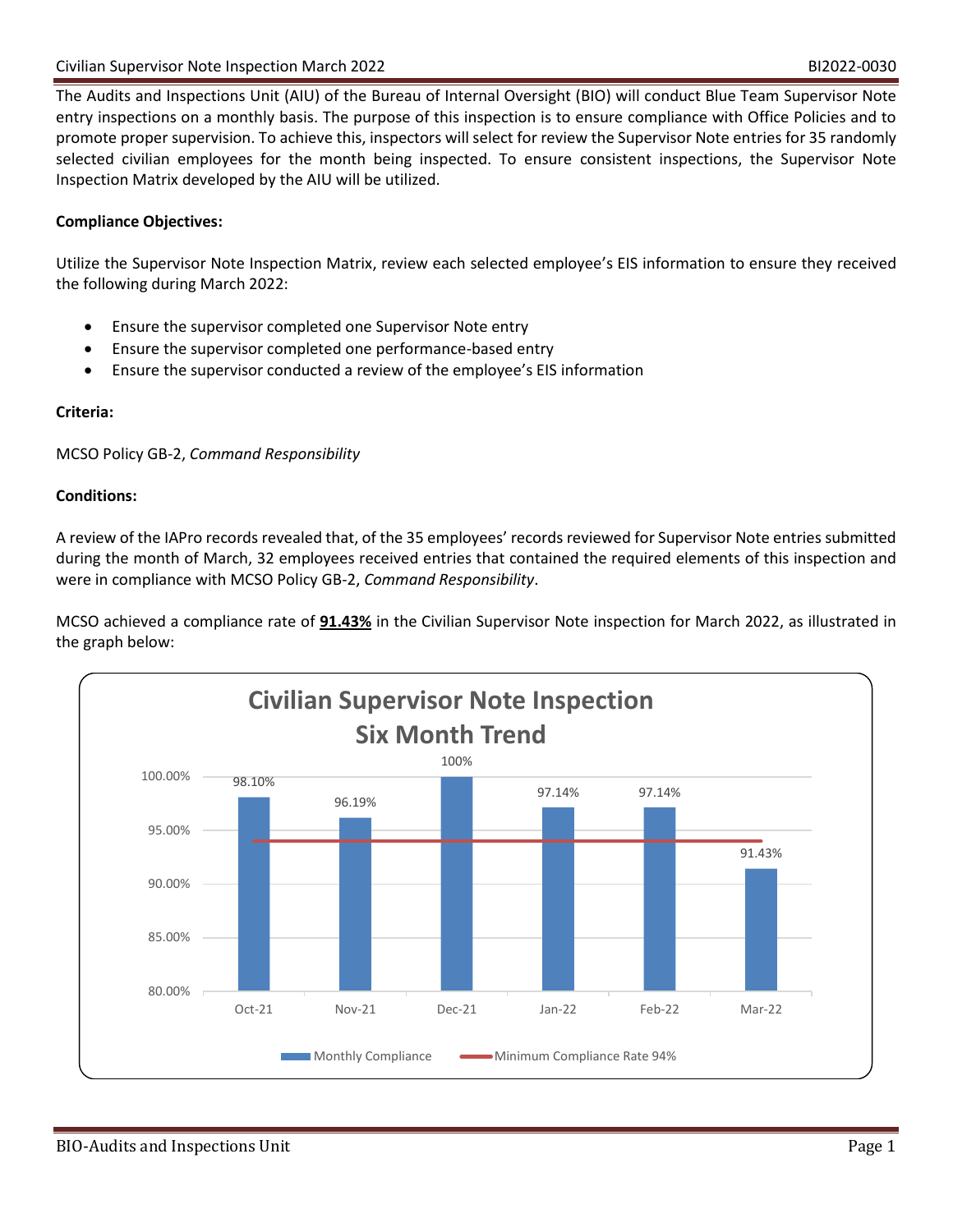### Results of the Review of Employee Supervisor Note entries:

| <b>Inspection Element</b>                                                                                                                                                                                                             | <b>Not In</b><br>Compliance | <u>In</u><br>Compliance | <b>Total</b><br>Inspected | <b>Compliance Rate</b> |
|---------------------------------------------------------------------------------------------------------------------------------------------------------------------------------------------------------------------------------------|-----------------------------|-------------------------|---------------------------|------------------------|
| Once per month, supervisors review non-sworn<br>subordinates' EIS information for the purpose of<br>identifying and responding to any conduct<br>patterns or concerns                                                                 | 3                           | 32                      | 35                        | 91.43%                 |
| Employee Received at least one Supervisor Note<br>during the month                                                                                                                                                                    | 3                           | 32                      | 35                        | 91.43%                 |
| Supervisor Note entry is of sufficient quality to<br>facilitate the preparation of an accurate and<br>detailed performance review and reflects the<br>employee's positive traits and accomplishments<br>and any observed shortcomings | 3                           | 32                      | 35                        | 91.43%                 |
| <b>Overall Compliance with inspection</b><br>requirements                                                                                                                                                                             | 9                           | 96                      | 105                       | 91.43%                 |

## Central Services – Distribution (1 BIO Action Form)

| <b>Division</b>                                                               | <b>Employee Notes Inspected</b> | <b>Responsible Supervisor</b> | <b>Current Commander</b> |  |  |
|-------------------------------------------------------------------------------|---------------------------------|-------------------------------|--------------------------|--|--|
| Central Service -                                                             | Employee                        | Supervisor                    | Lieutenant               |  |  |
| Distribution                                                                  |                                 |                               |                          |  |  |
| <b>Deficiency</b>                                                             |                                 |                               |                          |  |  |
| -Minimum requirement for one Supervisor Note entry not met. Policy GB-2.7.B.1 |                                 |                               |                          |  |  |
| -Employee Performance is not documented. Policy GB-2.7.B.1                    |                                 |                               |                          |  |  |
| -Review of Employee's EIS information not documented. Policy GB-2.7.B.4       |                                 |                               |                          |  |  |
|                                                                               |                                 |                               |                          |  |  |

# Operations Command (1 BIO Action Form)

| <b>Division</b>                                                               | <b>Employee Notes Inspected</b> | <b>Responsible Supervisor</b> | <b>Current Commander</b> |  |  |
|-------------------------------------------------------------------------------|---------------------------------|-------------------------------|--------------------------|--|--|
| <b>Operation Command</b>                                                      | Employee                        | Supervisor                    | Commander                |  |  |
| <b>Deficiency</b>                                                             |                                 |                               |                          |  |  |
| -Minimum requirement for one Supervisor Note entry not met. Policy GB-2.7.B.1 |                                 |                               |                          |  |  |
| -Employee Performance is not documented. Policy GB-2.7.B.1                    |                                 |                               |                          |  |  |
| -Review of Employee's EIS information not documented. Policy GB-2.7.B.4       |                                 |                               |                          |  |  |
|                                                                               |                                 |                               |                          |  |  |